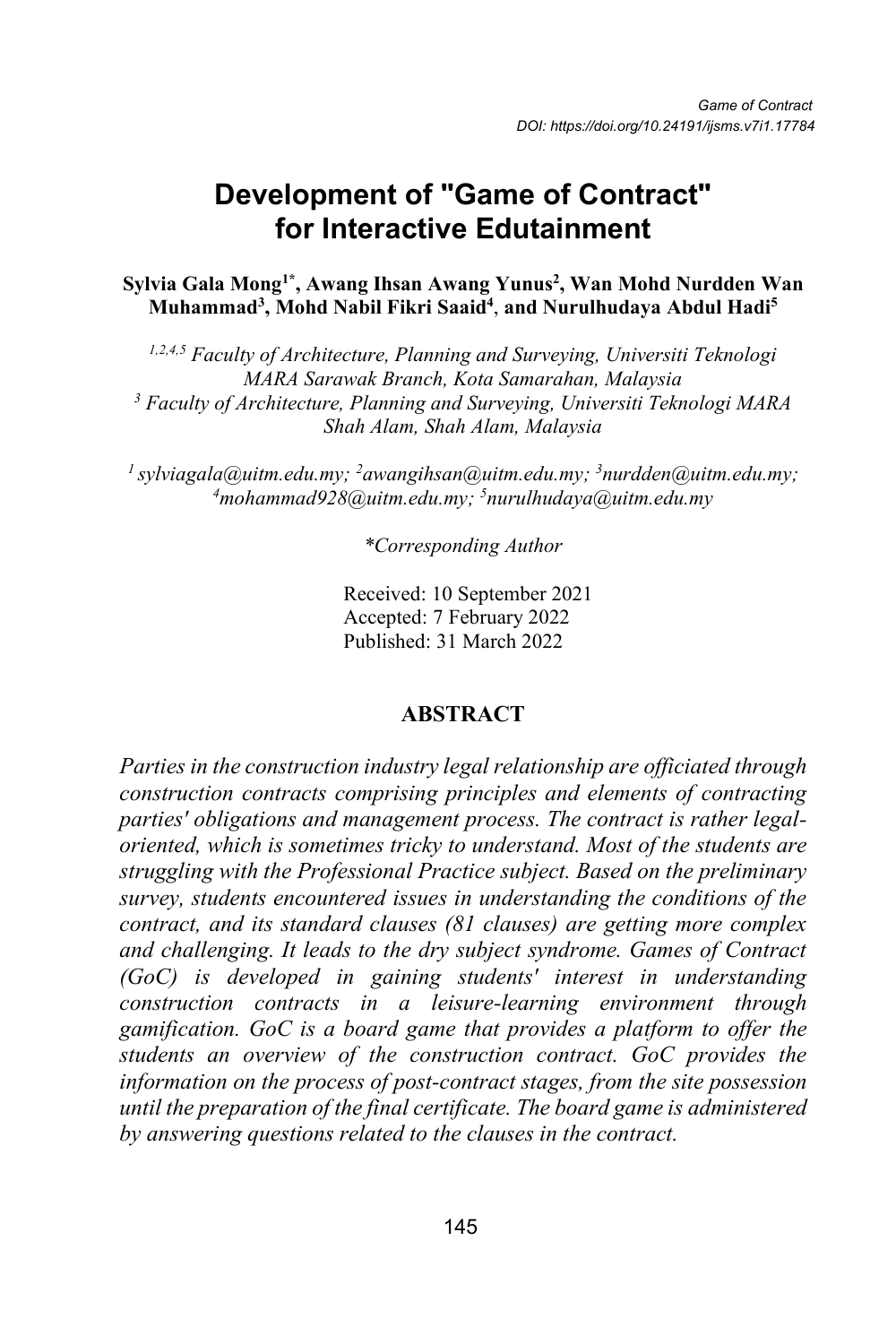*Additionally, the game is created to enhance the students' knowledge about the Post Contract Administration, which they can apply for their future endeavours in the construction industry. The novelty of the board game is significantly focusing on improving teaching and learning service to provide an atmosphere for students who are fun, motivated, and have high learning performance. Moreover, the continuous engagement with the game-based learning system beyond the novelty effect relies on creating the engagement meaningful and beneficial for the students.* 

**Keywords:** *Edutainment gaming; Interactive learning process; Construction industry; Construction contract*

# **INTRODUCTION**

The application of game components and game design approaches in the educational context is called educational gamification. Gamification is a strategy in education that promotes game design dynamics in the academic environment to excite and connect directly with students, letting them substantially enhance their curricular, cognitive, and social competencies (Manzano-León et al., 2021). Moreover, Sustainable Development Goals (SDG) emphasized that by 2030, learners' knowledge and skills are required to promote sustainable development. It can be done through education for sustainable development and sustainable lifestyle, human rights, gender equality, promotion of a culture of peace and non-violence, global citizenship and appreciation of cultural diversity and culture's contribution to the development (Department of Statistic Malaysia, 2018).

According to Reyes et al. (2021), several new efforts were implemented to encourage students to take a more active role in their learning process while also boosting the possibilities of enhancing their motivation via the use of more current and exciting approaches. Because of their positive results, cooperative learning activities and group projects are prominent among them. Hence, this paper aims to introduce the development of a game board that can assist the Quantity Surveying students, especially in Professional Practice.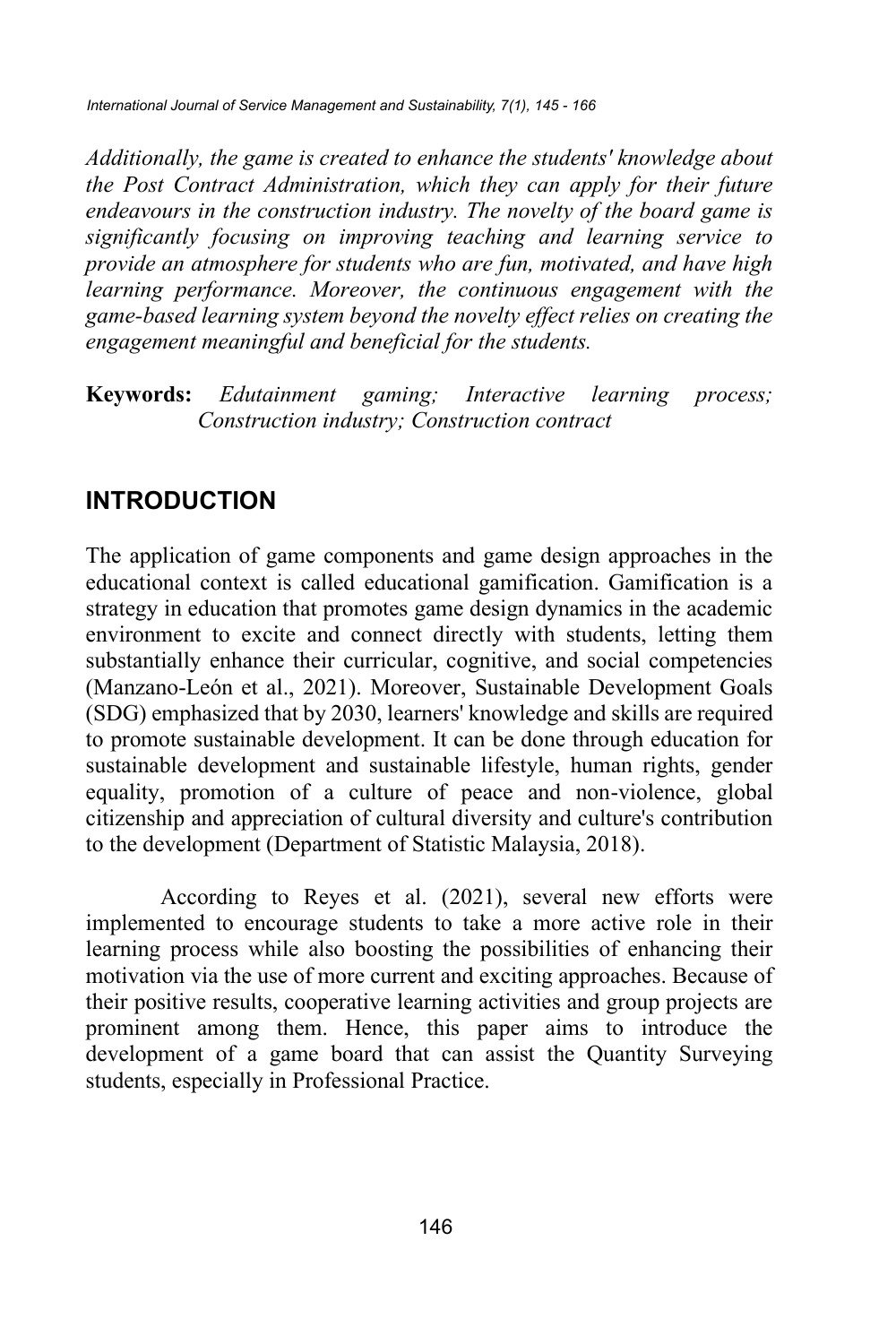Professional Practice consists of the syllabus relating to the professional practice of quantity surveyors starting from the inception stage to post-contract that involved various parties. The legal relationship among parties in the construction industry is officiated through construction contracts which comprise principles and elements of contracting parties' obligations and management process (Davies, 2020). The contract is rather legal oriented, which is sometimes difficult to understand by a layman. In the context of built environment program students that are typically visualoriented (Meadati et al., 2012), it is observed that the students are less captivated in the topic of construction engineering and management. Students need to visualize the construction project through drawings and traditional learning used in their education and interpret the knowledge for their understanding; this has become difficult for the students with little or no practical experience. Moreover, the struggles are added by the Construction Law and Contracts involved in the whole construction project management. Therefore, the traditional learning and theoretical part need to be supplemented with the construction site visits to create a visual learning environment.

The construction contracts require a deeper understanding of the procedures and processes of managing projects from the inception stage to handing over involving various parties, including clients, consultants and contractors (Adeyeye, 2008). Recent feedback and assessment data revealed that students usually found these topics in construction contracts challenging. Hence, Game of Contract is developed to provide an alternative solution. Games of Contract (GoC) is designed to engage students' interest to understand construction contracts in a leisure-learning environment through game-based learning. GoC is a board game that provides a platform to offer the students an overview of the construction contract in a visual learning environment. GoC delivers the information on the process of postcontract stages, from the site possession until the preparation of the final certificate.

# **OVERVIEW OF GAME-BASED LEARNING AS AN EDUTAINMENT**

Educational games are employed in various situations, including schools, families, and educational institutions. The principal aim of using games in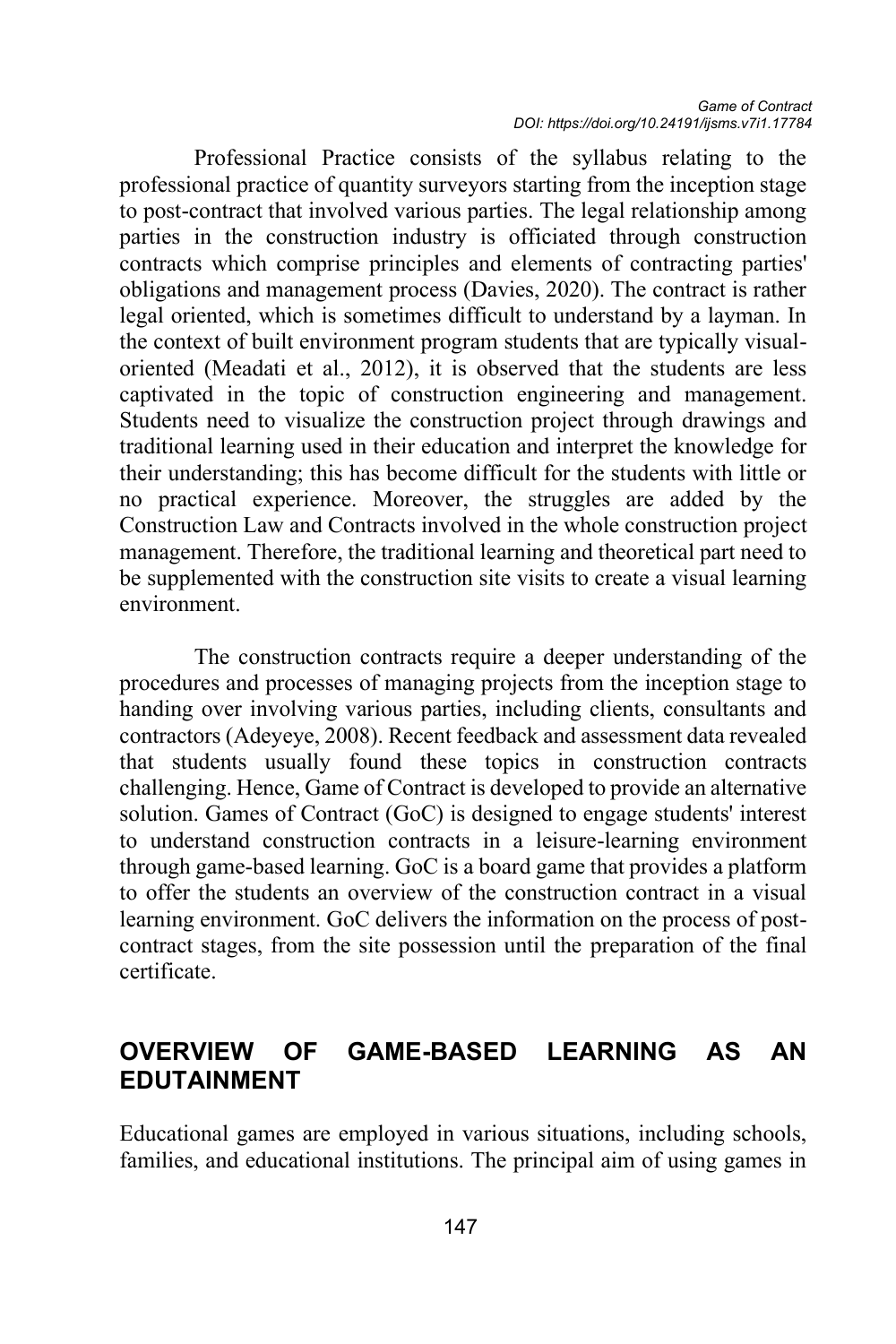education is to improve critical thinking abilities while teaching a particular subject by allowing pupils to think creatively while adhering to rules (Kowsari & Garousi, 2018). Various games have been developed to aid the educational process to enhance the understanding and motivate the student during the teaching and learning, such as instructional games. (Boughzala, 2014) stated that instructional games include curricular information or other educational materials. The teacher needs to incorporate an interesting and engage the students in the teaching and learning process. Moreover, Guillén-Nieto and Aleson-Carbonell (2012) addressed how the value of games in education is unquestionable, and the potential advantages of using instructional games to enhance traditional classroom education are undeniable.

Identifying and categorizing games that may be utilized for educational purposes is problematic. Different individuals have different perspectives that define the fun in education. As there are many classifications of educational games such as video games, card games and board games, it is still involving excitement, passionate participation, structure, motivation, ego fulfilment, adrenaline, creativity, social contact, and emotion while learning (Plass et al., 2015). Boyle (2011) emphasized that games are tremendously helpful as instructional tools as they may charge instructive points and are especially effective for strengthening learners' essential intellectual capacities. The unique role of games can boost the students' self-esteem and help bridge the gap between slower and faster learners.

### **Characteristics of Game-based Learning in Education**

Games may help to brighten educational topics and are particularly beneficial when dealing with problem solving and essential concepts. Royle (2006) believed that the games in education could engage the students in three different aspects and elements, which are:

- a) The game's structure gives motivation and the desire to solve issues only to solve them.
- b) The syllabus or storyline determines the engagement's plausibility or authenticity.
- c) Characterization makes the player's involvement in the narrative dependable, allowing them to immerse themselves in the game completely.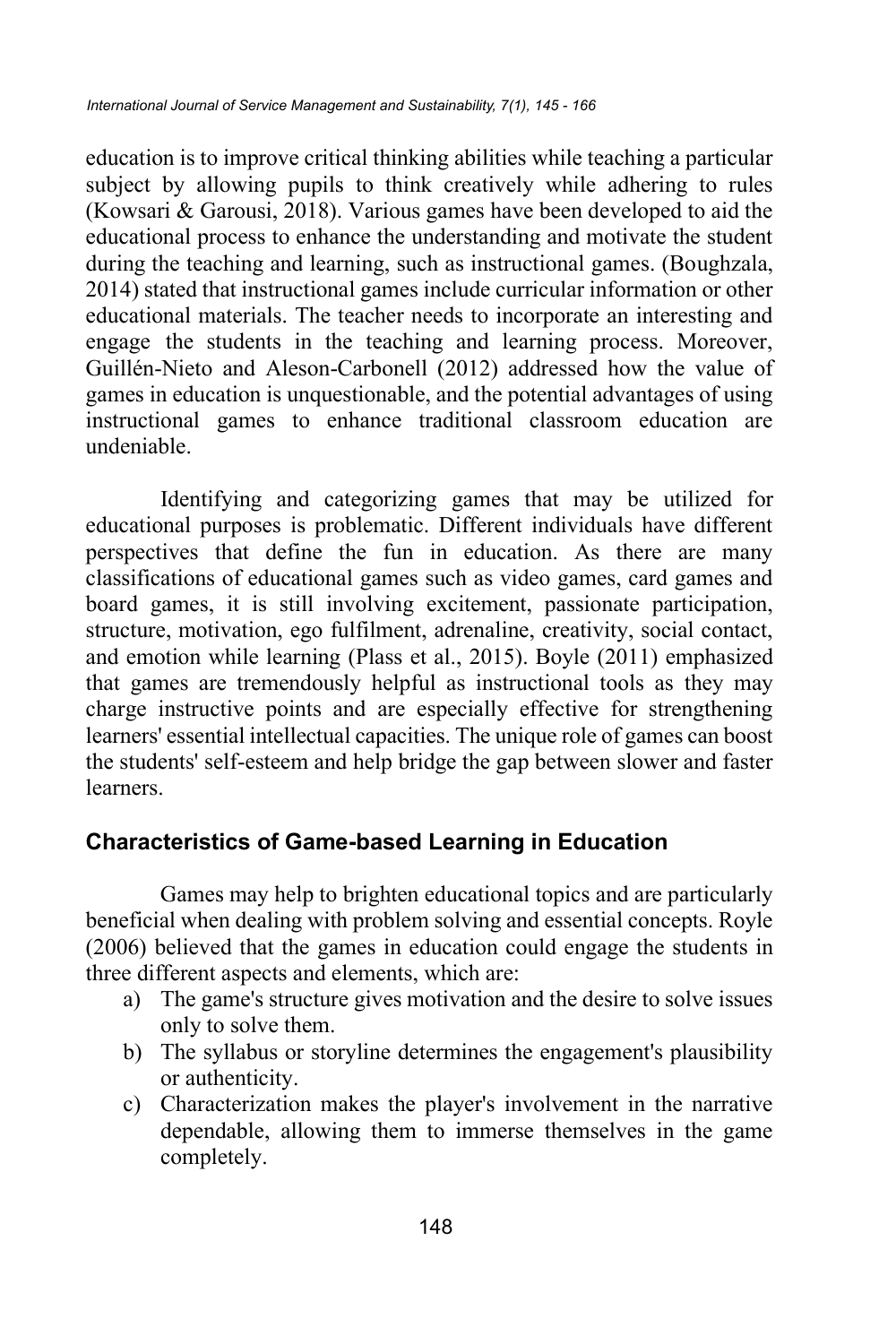These aspects will be used in a learning game that is both a game and an educational tool to stimulate engagement and support pedagogical goals. There are several reasons in favour of using games as learning tools. Game-based learning research shows a direct link between playing games and learning (Torrente et al., 2011). Because of their engaging character, it is more frequently stated that they can increase students' motivation to study.

### **Types of Games for Education**

Educators and educational institutions are increasingly debating the use of existing and upcoming instruments in education. Education games may be perceived as a distraction from studying. However, their purpose is to raise students' motivation and engagement, improve their visual skills, improve their interaction and cooperation abilities with their peers, and apply gaming ideals in a real-world setting (Zirawaga et al., 2017). There are numerous online, offline, and physical material games for education. The educators need to carefully choose the most suitable and fulfil the educations' requirements. There are several types of game-based learning available with different purposes and objectives. Tobar-Muñoz et al. (2017) emphasized numerous educational technology researchers and developers aim to develop innovative techniques to make learning more dynamic and exciting to students. Table 1 describes several types of game-based learning available for education (Dimitra et al., 2020).

#### **Table 1**

| <b>Characteristics</b><br>Types of game-<br>based learning                                            |                                                                                                                                                                                                                                                                                               | <b>Examples</b>                                                            |
|-------------------------------------------------------------------------------------------------------|-----------------------------------------------------------------------------------------------------------------------------------------------------------------------------------------------------------------------------------------------------------------------------------------------|----------------------------------------------------------------------------|
| Flashcard<br>type<br>games-Memory<br>(the<br>qames<br>University<br>of<br>Southern Maine,<br>$n.d.$ ) | A flashcard is a two-sided card with<br>information on both sides meant to be<br>used as a memory aid. Flashcards are<br>frequently utilized to<br>memorize<br>vocabulary, historical dates, formulae,<br>and any other subject that may be<br>learnt through a question-and-answer<br>format | $\bullet$ Duel<br>Jump and Say<br>• Roll the Dice                          |
| Simulation game<br>(Torrente et al.,<br>2011)                                                         | It refers to a broad range of video<br>games that are meant to resemble<br>real-world activities closely. Simulation<br>games can provide players with a<br>better understanding of how people<br>perceive the world, such as moral and                                                       | • Plantsville<br>• Flight simulators<br>$\bullet$ Racing<br>video<br>qames |

*Types of Game-Based Learning Approaches in Education*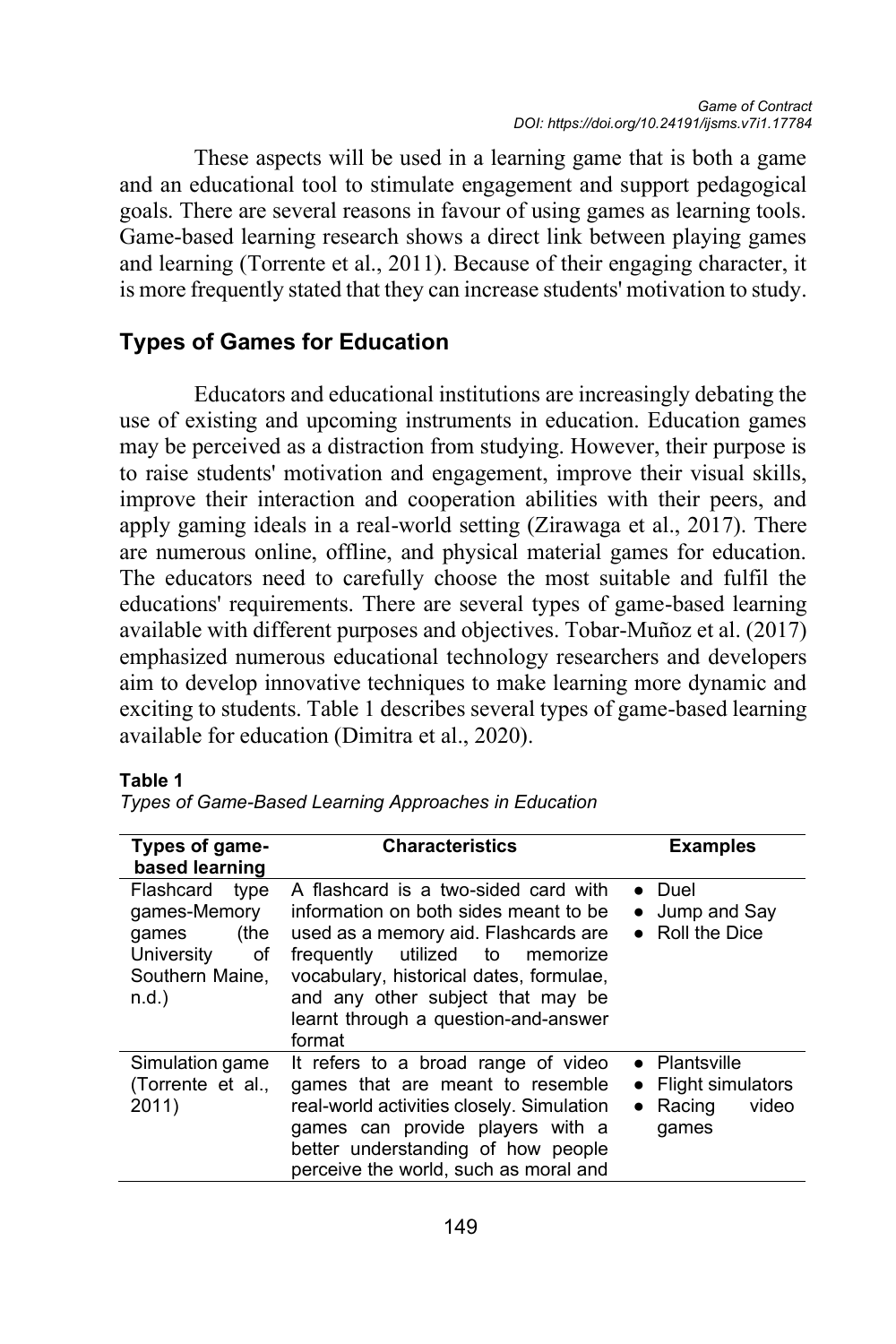|                                                                 | intellectual quirks. They can also assist<br>in creating empathy for others and<br>knowledge<br>οf<br>personal<br>and<br>values<br>interpersonal<br>by<br>allowing<br>players to perceive the moral and<br>ethical<br>οf<br>their<br>consequences<br>decisions. |                                                                   |
|-----------------------------------------------------------------|-----------------------------------------------------------------------------------------------------------------------------------------------------------------------------------------------------------------------------------------------------------------|-------------------------------------------------------------------|
| Interactives<br>(Guillén-Nieto &<br>Aleson-<br>Carbonell, 2012) | Players can search for material based<br>on grade level or kind. It provides<br>interactive activities that help students<br>improve their arithmetic, reading, and<br>literacy abilities.                                                                      | Fun brain                                                         |
| Quiz<br>qames<br>(Plass<br>et<br>al<br>2015)                    | A quiz-style game platform in which<br>participants<br>attempt<br>to<br>answer<br>questions regarding a specific subject.                                                                                                                                       | Kahoot                                                            |
| <b>Puzzles</b><br>(Zirawaga et al.,<br>2017)                    | A puzzle game generally puts the<br>player's knowledge or creativity to the<br>test. The player must arrange some<br>pieces in a logical order.                                                                                                                 | Crossword<br>Word search                                          |
| Strategy games<br>(Torrente et al.,<br>2011)                    | A game that promotes problem-solving<br>skills for strategic thinking, focus, and<br>prediction.                                                                                                                                                                | $\bullet$ Europa<br>Universalls<br>Warcraft                       |
| testing<br>Reality<br>qames<br>(Tobar-Muñoz et<br>al., 2017)    | A game in which players may view and<br>communicate with a virtual world.<br>either imagined or actual.                                                                                                                                                         | Chemistry VR                                                      |
| Board<br>qames<br>(Rajkovic et al.,<br>2019)                    | Players must engage with one another<br>to acquire speaking and interpersonal<br>skills, critical and strategic thinking,<br>and the capacity to negotiate in board<br>games.                                                                                   | Monopoly<br>$\bullet$<br>Race games<br>Snakes and ladder<br>qames |

### **Transforming the Professional Practice into Game-based Learning for Education**

Educational services are part of service management in an educational institution and a set of specialized activities that are carried out with the help of methods and techniques developed and deployed in public institutions or organizations within a community. It seeks to solve various issues concerning the education and training of different types of beneficiaries within the community (VÎJÎITU, 2017). The development of GoC is intended to cater to the needs of Quantity Surveying's students to induce the knowledge and skill required for a quantity surveyor. Applying knowledge management in education improved the quality and understanding of quantity surveyors.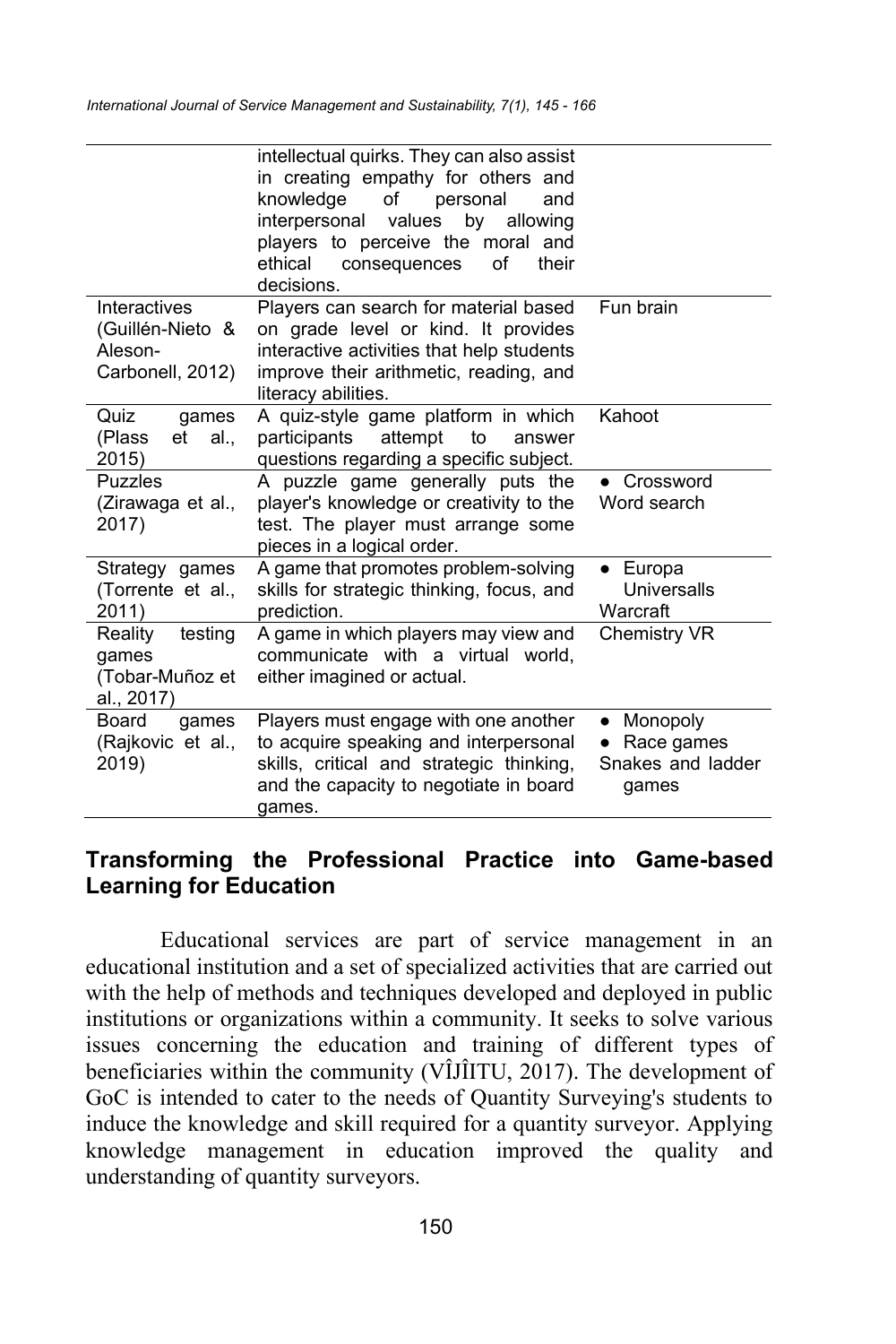Quantity surveyors, also known as construction economists, are responsible for comprehensive obligations and wide-ranging tasks to support cost-effective construction and property development projects. The principal capabilities of quantity surveyors include measuring project quantities, determining project budgets, preparing contract documentation (such as Bills of Quantities and Cost Control Documents), administering contracts, and preparing final accounts (Shafiei & Said, 2013). Royal Institutions of Chartered Surveyors (RICS) has outlined the competencies of Quantity Surveyors, which involved starting from the inception stage to final accounts (RICS (Royal Institution of Chartered Surveyors), 2018). All the Quantity Surveyor's competencies and job specifications are specified in the subject of Professional Practice (PP) for undergraduate students. Each semester starting from Semester 4 to Semester 6, students will be learning the topics related to the project development life cycle.

The nature of Professional Practice (PP) as a subject for Quantity Surveying' students makes it necessary to have an emerging tool to support the immediate delivery of instruction. PP is a subject that deals with the facts and contractual processes which need to be understood and memorized. The course is designed to provide students with knowledge on the roles and obligations of quantity surveyors and other building professionals, procurement and contractual arrangements, and evaluation of tenders. The way PP is viewed as a subject of the importance of construction contract management in the construction industry will affect how students view the course to grasp terms, concepts and core competencies. Oladotun and Edosa (2017) stated that the core competencies are exclusively vital to the profession of quantity surveying. It entails construction contract practice, construction technology and environmental services, the economics of construction and procurement and financial management. Some course learning outcomes that have been set for PP are as follows:

- a) To assess the contractual obligations of parties involved in procurement and tendering methods in Malaysia.
- b) To demonstrate the roles and responsibilities of quantity surveyor in construction contract; and
- c) To identify suitable procurement method and tendering system for construction project

The topics indicated in the syllabus are across-the-board and comprehensive, which need to be covered within the whole semester. The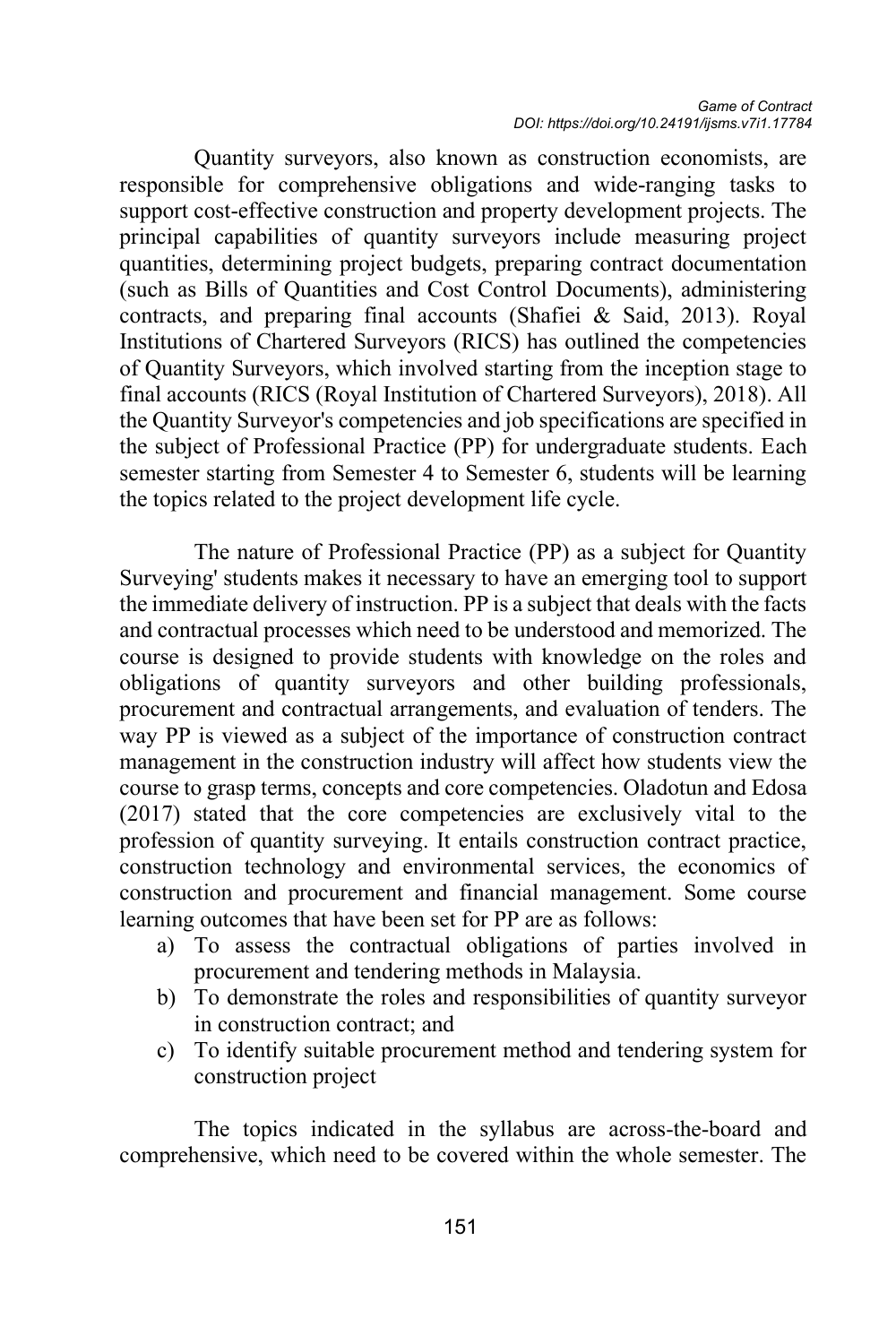lecturer's intention to assist in understanding and to memorize the application of contractual management can be transformed into fun gamification. Applying the gaming theories in PP will enable the students to see the course differently. The necessity to keep students engaged in such a course is becoming increasingly evident for them to retain what they learn even for future endeavours. The underlying philosophy behind the development of GoC is to provide an interactive method not only for the students but also for the construction industry players to help them comprehend the complicated clauses most creatively.

### **Board Game: A Suitable Design for Game of Contract**

While discussing board games from teaching and learning, it is possible to say that it is more than just a strategic game played by moving pieces on the board. Botturi and Loh (2008) denotes the board game as actions (specific activities) and embraces the "experience of plays". Moreover, Hunsucker (2016) added that board games create a gameplay experience through their carefully designed system and identify particular problems, create the experience and make things more straightforward. The inspiration and concepts for the proposed board game are based on the classic Monopoly board game. Some modifications were made to suit the aim of the teaching and learning of Professional Practice. Referring to the same development of board games through the aspiration of Monopoly, Bryant et al. (2014) found that it provides satisfaction, engagement and memorization of the learning information throughout the overall course. In addition, the board game has all the necessary elements such as a story, characters, points, competition, and many other aspects.

The concept of Monopoly was selected for use in the Professional Practice subject due to several reasons. The decision making required in the Professional Practice version has a more significant association to the responsibilities of the Quantity Surveyors profession, especially in the contractual obligations. Also, it incorporates new features to stimulate students' curiosity and engagement in dealing with contract management for the construction industry. It was also considered using an actual board game rather than any online choices. While it may appear "traditional" compared to its online equivalents, it brought students together in a face-to-face collaborative learning environment deemed to benefit from various viewpoints.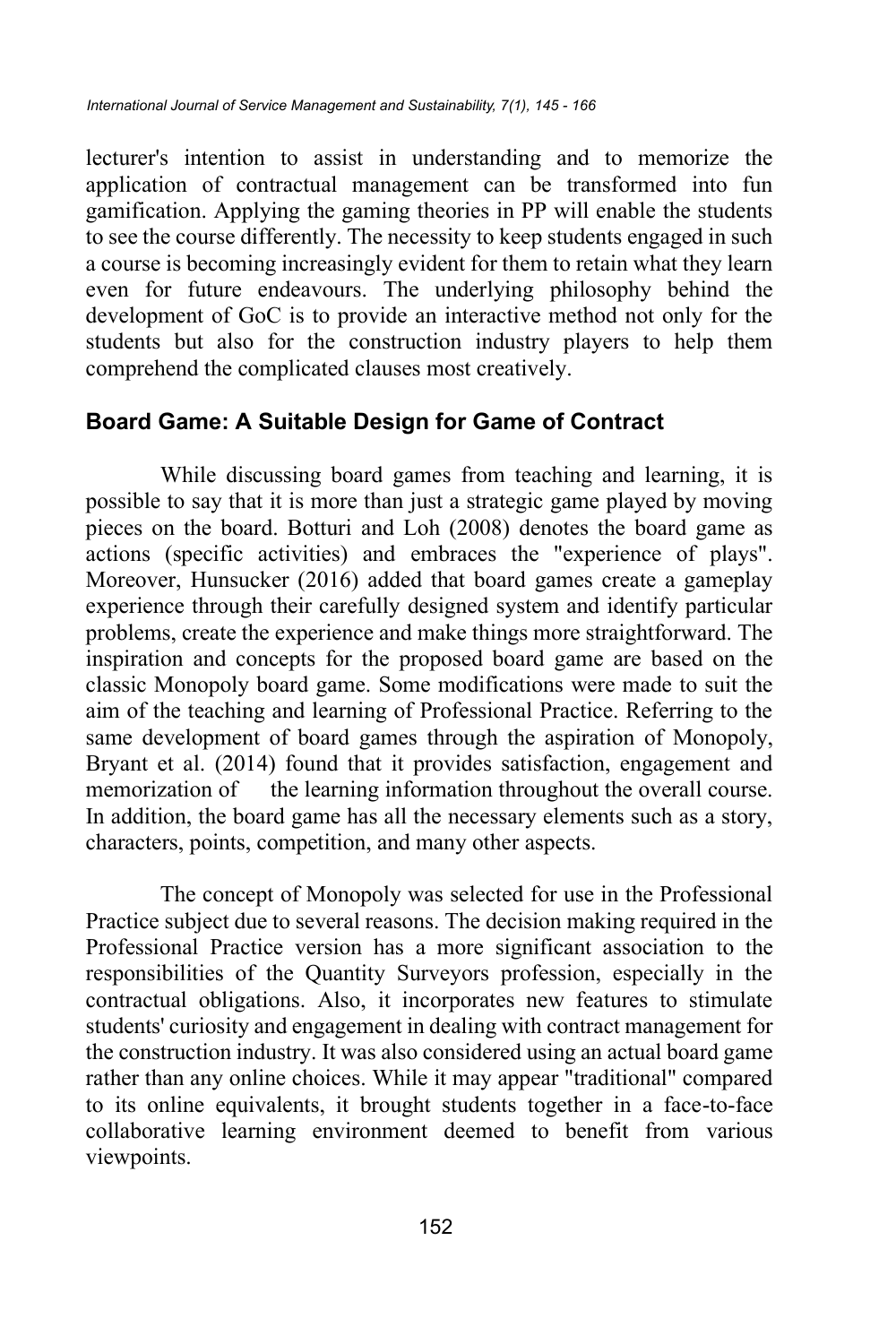Several characteristics have been adopted in the development of board games to represent the purpose of game-based learning that may assist the understanding and learning process of the students that were adopted by (Torrente et al., 2011):

- a) Goals and rules players need to accomplish the instructions to complete the game based on the roles and obligations of the stakeholders in construction contracts.
- b) Short feedback cycles players will recognize the impact and penalties of their actions.
- c) Immersion and engagement applying different techniques such as using chance cards and questions cards to increase engagement and challenges.
- d) Challenge appropriate questions about the subjects to be solved before moving forward.
- e) Adaptability improve knowledge and skills either in the classroom or online games
- f) Replayability can be played more than once.

Another characteristic that can be adopted is a reward system where players will be rewarded with advantages in their movement. The game also allows the competitiveness among the players to complete the game. In some cases, the games are meant to be collaborative, and others allow players to choose whether to collaborate.

# **METHODS**

There were two stages of methodology in this study to complete the development of the GoC. The first stage was the literature review on gamebased learning to develop the board game. The second stage was the quantitative method utilizing the questionnaire survey to gain the students' perception of the developed GoC.

The fundamental concern that leading towards the development of the Game of Contract is:

*"How can the students understand and apply the concepts of construction contracts in the construction industry?"*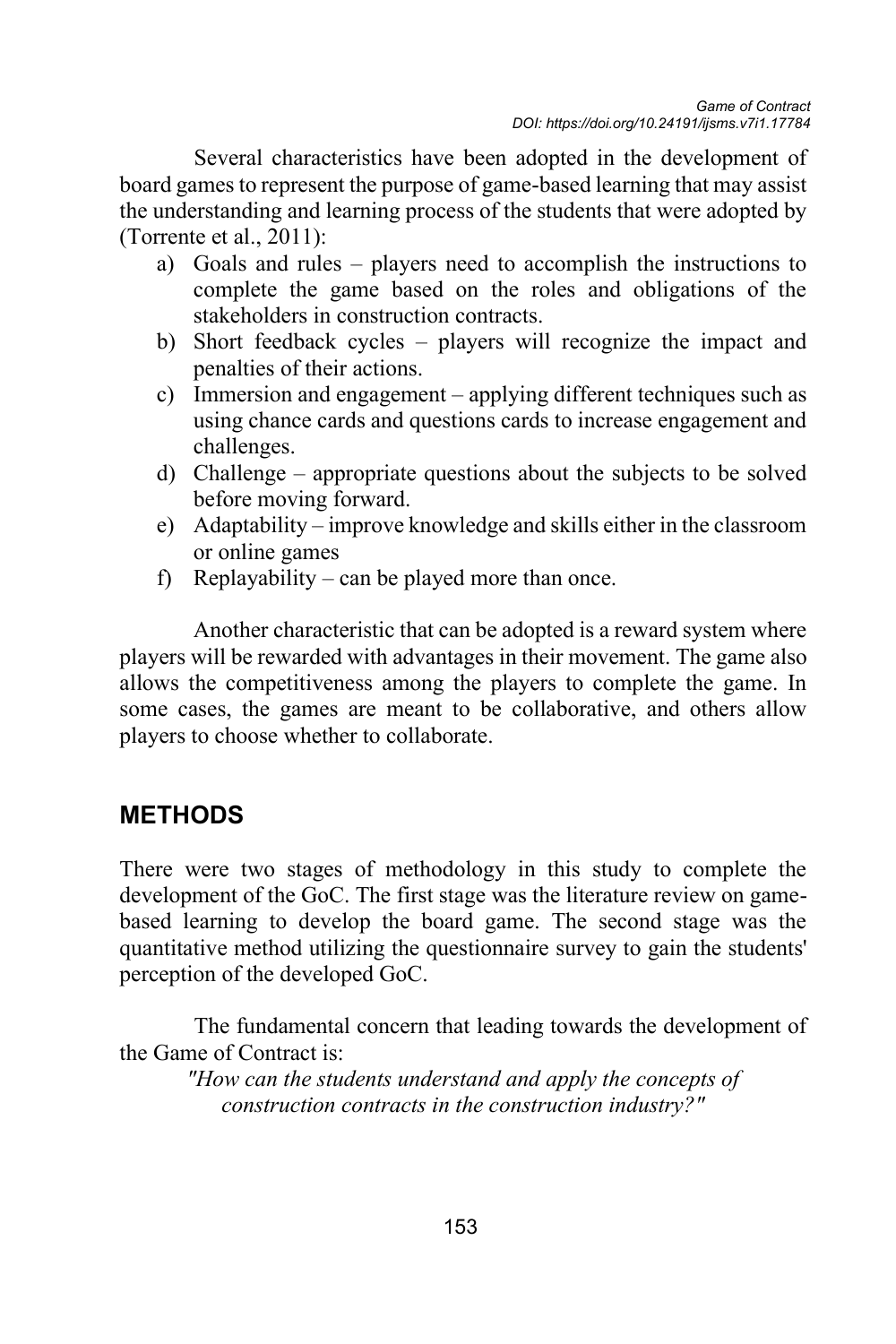Consequently, in response to the concern, Game of Contract (GoC) is developed and designed based on several objectives, which are:

- a) To enhance the knowledge of the students on Post Contract Administration.
- b) To ensure the students can apply the knowledge for their future endeavours in the construction industry.
- c) To provide an interactive method for the students and the construction industry players to help them comprehend the complex clauses creatively.

In addition, these respective learning outcomes had become the main goal in the development of GoC, which are:

- a) To allow the students to understand the role and responsibility of Contractor and Consultant Quantity Surveyors in the construction industry,
- b) To ensure the students understand the scope of work and competencies of a quantity surveyor,
- c) To let the students to understand and develop an awareness of the provision of the Standard Contract form related to the construction period, and
- d) The students understand the tender and procurement methods in the construction industry.

# **Components of Game of Contract**

There are some components needed for the Game of Contract, which consists of:

- a) a game board,
- b) a numbered die represents steps to be taken,
- c) coloured dice, which include red and green colours to represent the route of the game
- d) two sets of cards:
	- i) question cards
	- ii) chance cards
- e) game pieces (according to the number of players).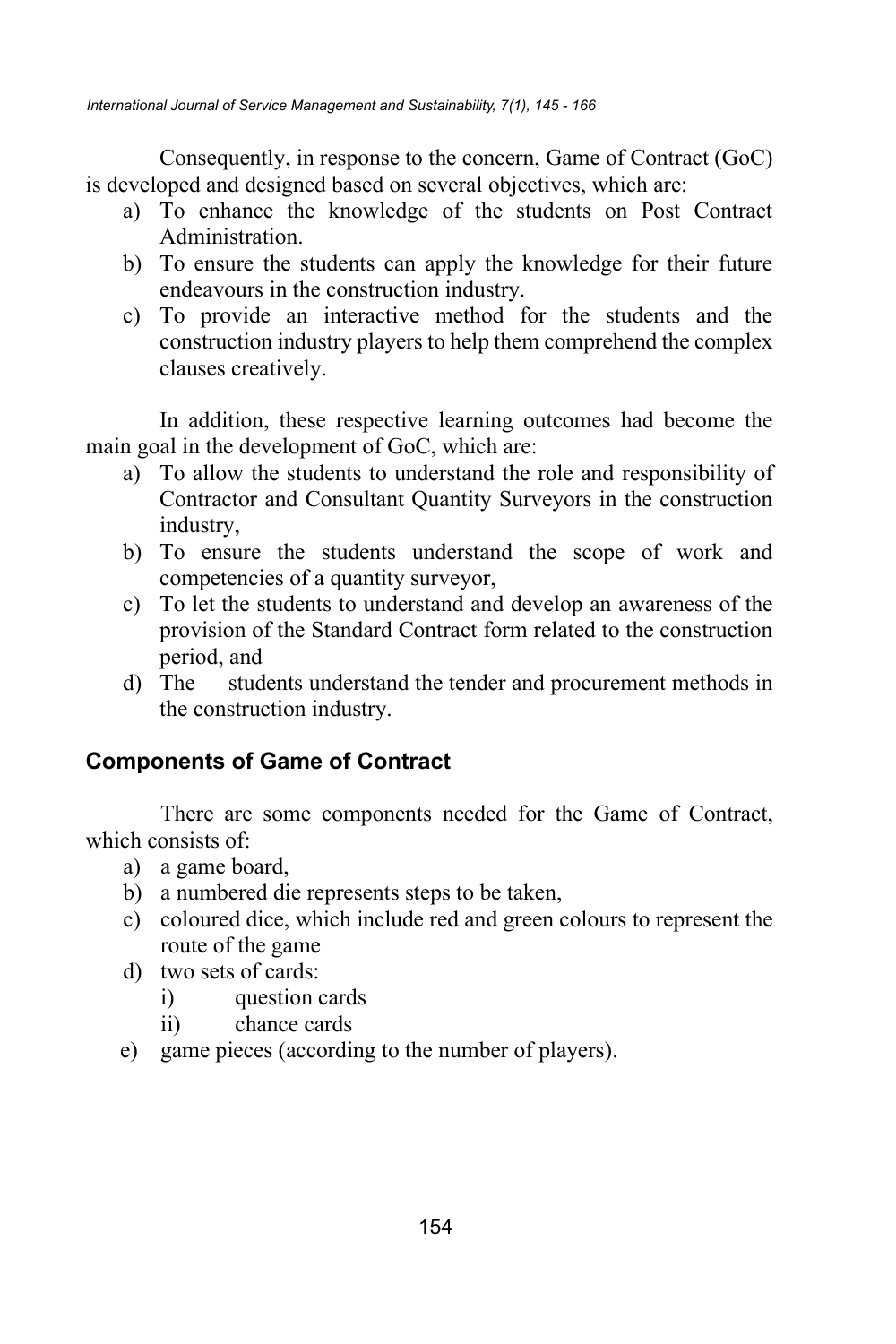The following rules and instructions demonstrate the steps to play the Game of Contract:

- a) The game required at least three players, one of them being the Superintending Officer (S.O) or the judge of the game, and the rest of the players were the contractors. The S.O. will not play the game as he will be the game's referee.
- b) Every player rolls the die to see who goes first. The person who moves the largest number goes first. Every player puts their game piece on the space that says, "Site Possession". The game will begin here.
- c) The first player will roll the die and move their game piece forward.
- d) When it reaches the colour intersection, the player must pick a random colour to decide their following path.
- e) If their game piece lands on the question card, they must answer questions stated in the question card, and the S.O. will judge the answer.
- f) If the player answers correctly, they will continue the game. If the player could not answer or the answer given does not satisfy the S.O., the player will lose a turn.
- g) If the player's game piece lands on the chance card space, they must pick the chance card and do as instructed on the card. For example, if the card shows "Move three steps forward", the player needs to move their game piece three steps forward.
- h) The winner will be the first player to get to the space called "CPC, which is Certificate of Practical Completion".
- i) The other players will continue playing until the next player reaches CPC or the last person standing.
- j) Meanwhile, if the player reaches the "Termination" space, they lose the game.

### **Preliminary Testing and Feedbacks of Game of Contract**

The preliminary testing was conducted on the Quantity Surveying students across three Universiti Teknologi MARA campuses: Shah Alam, Seri Iskandar, and Kota Samarahan. A set of questionnaires was distributed to 54 selected degree students from three campuses that offer Bachelor of Quantity Surveying. Students from each campus were selected randomly during classes for the preliminary testing. The initial testing aims to provide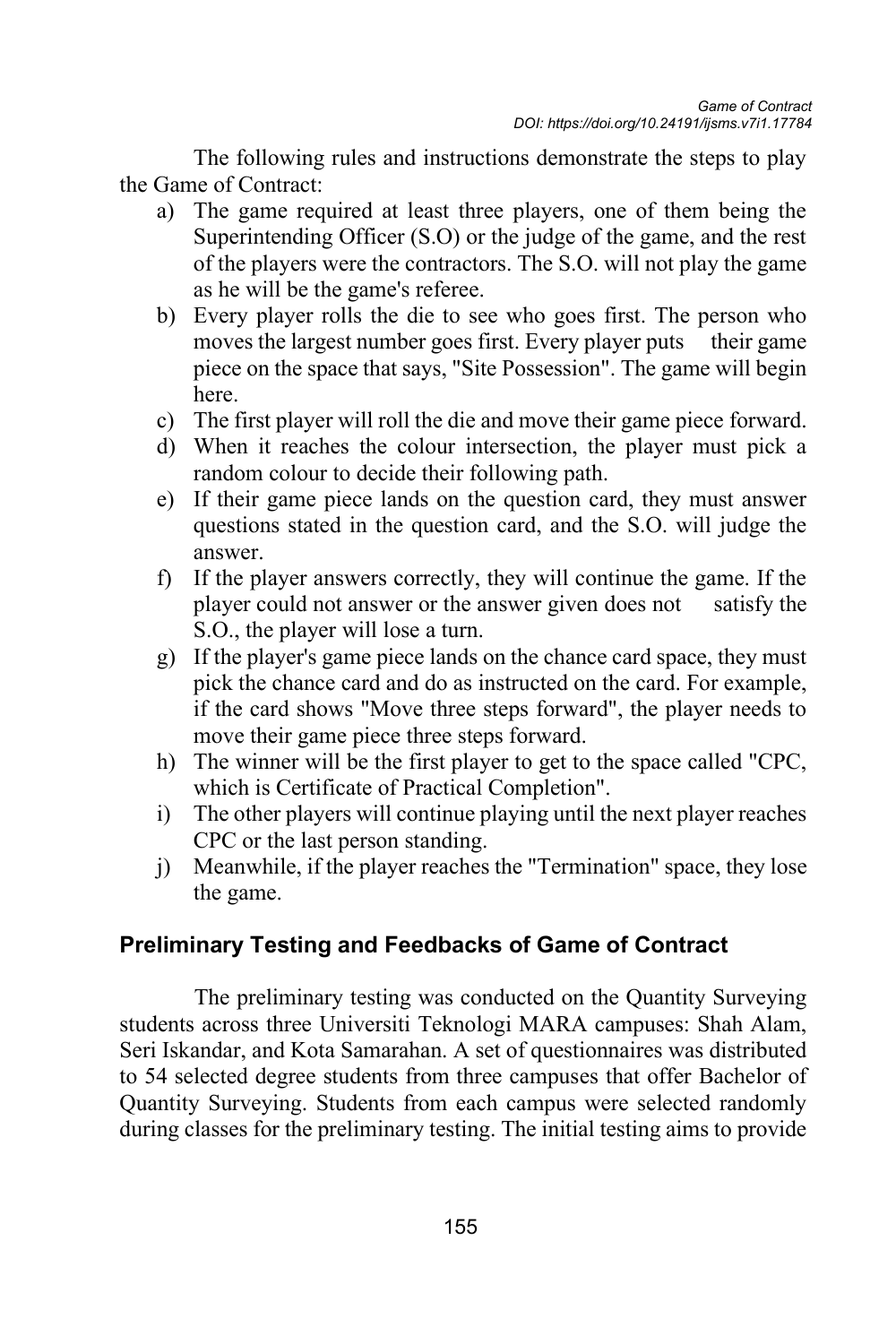feedback from the student regarding the game's outcomes. There were several questions been inquired to the students consisting of three parts:

Section A: Demographics of the respondents

Section B: Feedbacks o Game of Contract

Section C: Comments and suggestions for improvements (not compulsory)

In Section A, the students were required to answer their campus and the current semester they were enrolling. In Section B, a 5-point Likert scale was used to gather the consensus of the respondents in giving perspectives towards the experience in playing GOC. The 5-point of agreements were used to measure the students' agreements on some statements and their feedback after playing the board game of GoC. The 5-points were indicated as 1-Strongly disagree; 2-Disagree; 3-Neutral; 4-Agree and; 5-Strongly Agree. These data were analyzed using the Average Index (A.I.) to indicate the overall perspective of the respondents. The A.I. was interpreted by referring to Sandirasegaran and Manap (2016) that indicated A. I to be 'Strongly disagree' (0.00 to 1.50), 'Disagree' (1.50 to 2.50), 'Neutral' (2.50 to 3.50), 'Agree' (3.50 to 4.50) or 'Strongly agree' (4.50 to 5.00). While in Section C, the students were requested to give their comments and suggestions for further improvements to assist in their understanding and studies of Professional Practice.

# **RESULTS AND DISCUSSION**

The results and discussion of the Game of Contract were divided into two parts: Development of Game of Contract and Preliminary Testing and Feedbacks.

### **Development of Game of Contract**

Based on the methods mentioned in the earlier part of Methods, the developed game board of Game of Contract is demonstrated in Figure 1.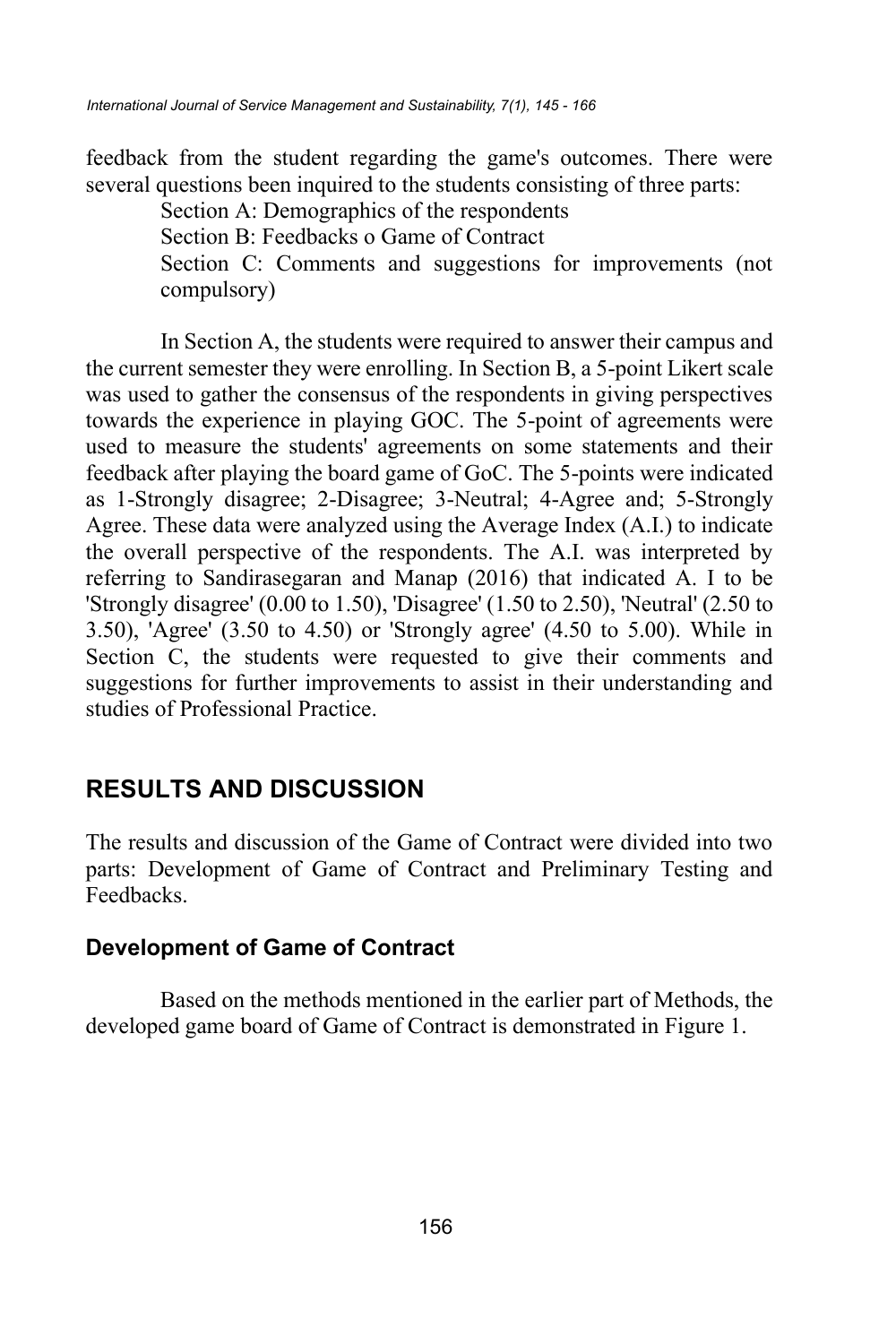

**Figure 1** *Board Game "Game of Contract"* 

The GoC edutainment has a set of defined rules indicated by the construction contract process. Each step and instructions allow the student to reflect on the appropriate approach, adaptation, problem-solving, communication and critical thinking entertainingly. Questions created from this game revealed that students are encouraged to have critical thinking and problem-solving skills. For example, the question "What will happen when the contractor does not give his written reply in 14 days for delays exceeding 90 days for the whole site?". The question required students to critically analyze the option available for the contractor when the contractor failed to respond within the time frame given.

Moreover, during the gameplay, each "chip" represents a group of students, which enables them to discuss and communicate with each other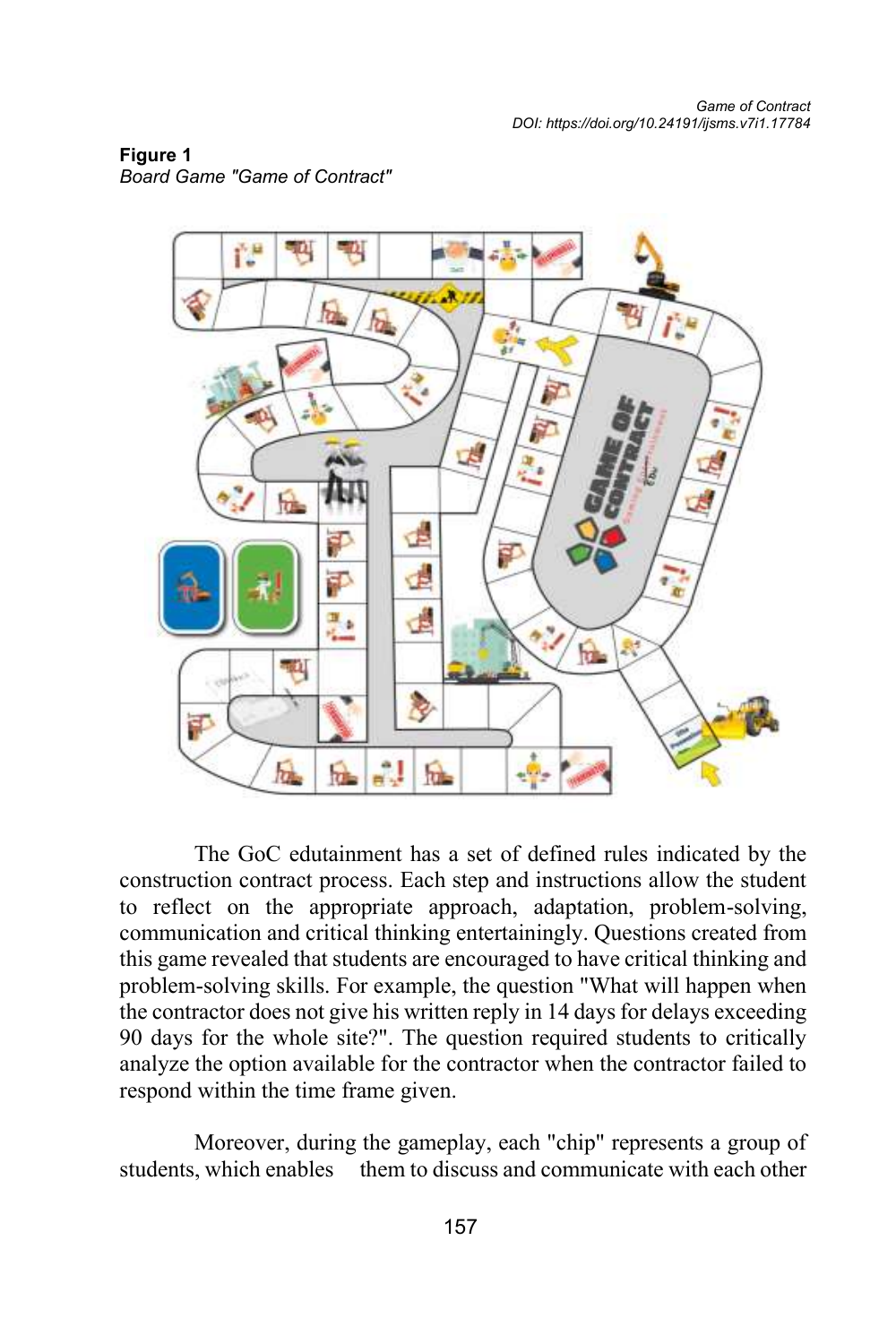before giving their final answer and improve their communication skills. Through this game, the game provides supplementary assistance for the students to create innovative thinking, motivate and engage the students. Teachers can use this game to enhance their understanding and think outside the box.

The learning outcomes that support the advantages of having gamebased learning in the GoC can be expected from these characteristics:

a) Goals and rules

The rules have been set to guide the players in completing the games, starting from the site possession to the completion of the construction projects. Each step in the game allows the students to have critical thinking to solve the questions on contracts, select the routes and communicate with the Superintending Officer (S.O).

b) Short feedback cycles

Players will face penalties such as losing their turns if they cannot answer the questions given by the S.O. This mechanism informs the players how well he is performing in the game.

c) Immersion and engagement

As this GoC is a board game, it provides entertainment to the players as they need to accomplish the game's goal, that is, the completion of the project. The engagement from the players can be seen from the participation and their commitment to finish what they have started from the site possession.

d) Challenge

One of the reasons games are so engaging is that they provide an adequate and balanced amount of challenge. The challenges provided in the GoC are the questions card that needs to be answered by the players before they can move forward, selecting the route for completing the project and tossing the die to get the appropriate number to avoid penalties.

e) Adaptability

GoC can be played online during classes, especially during online and distance learning, where the students can do some discussions among their group members to finish the game. However, it can be more fun and entertaining if the game is conducted physically in the classroom.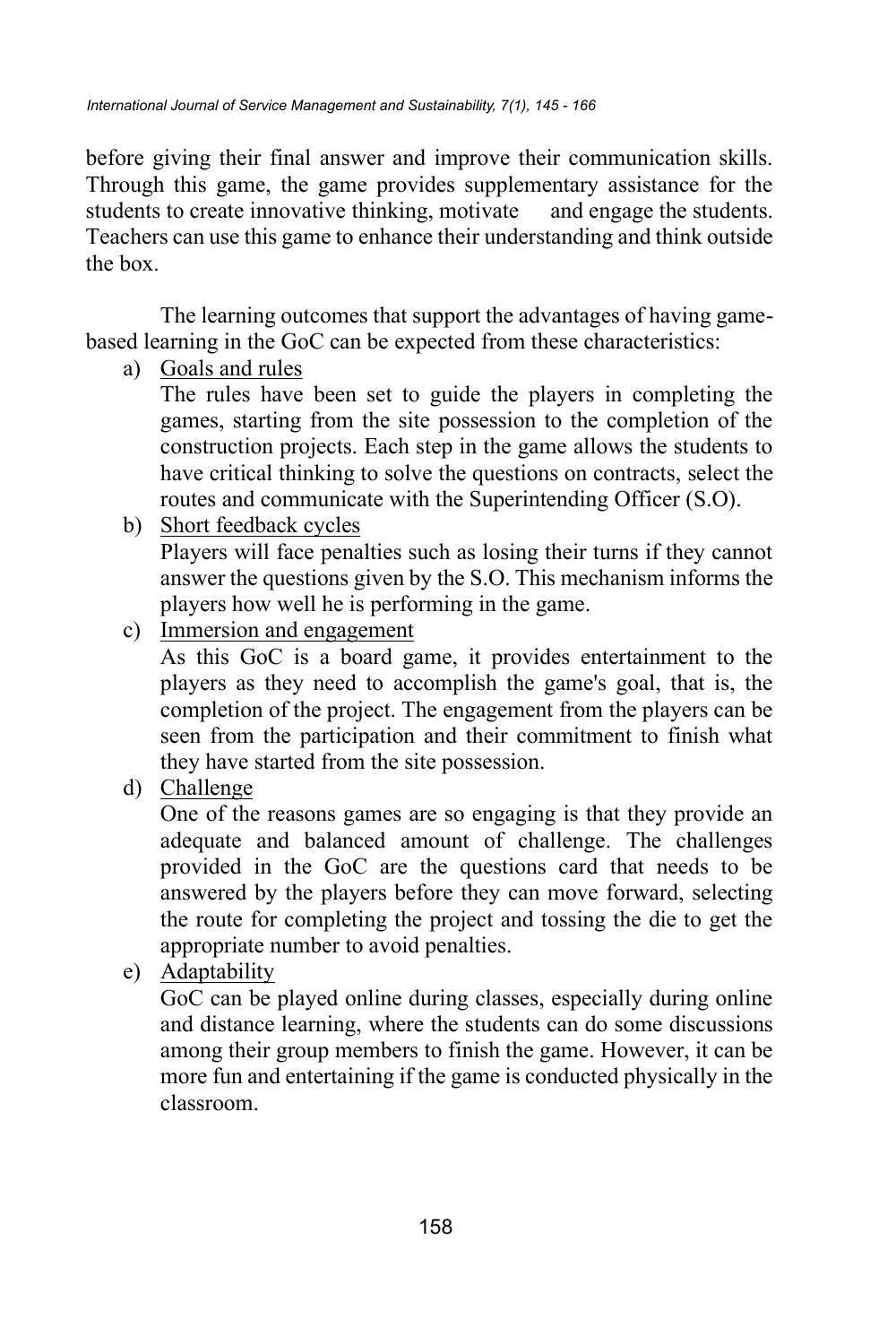f) Replayability

To improve the understanding and knowledge of construction contracts, the students can keep playing until they reach better experience and good visualization of construction contract procedures and processes.

## **Preliminary Testing and Feedbacks**

Preliminary testing was conducted in gaining the user's feedback on the development of GOC. The questionnaire was divided into three sections: Section A (Respondent's Demographic), Section B (Respondent's Feedback on GOC) and Section C (Comments and suggestions for Improvement).

Figure 2 shows the frequency of students from three campuses participating in the preliminary testing. The highest participation was from the Kota Samarahan campus, which contributed to 45%, and the lowest was from Seri Iskandar with 22%.

#### **Figure 2**





Figure 3 shows the students from different semesters that participated in the preliminary testing. The subject of Professional Practices was offered to three semesters where each semester was taught with a continuous syllabus and topics related to the Contract and Procurement.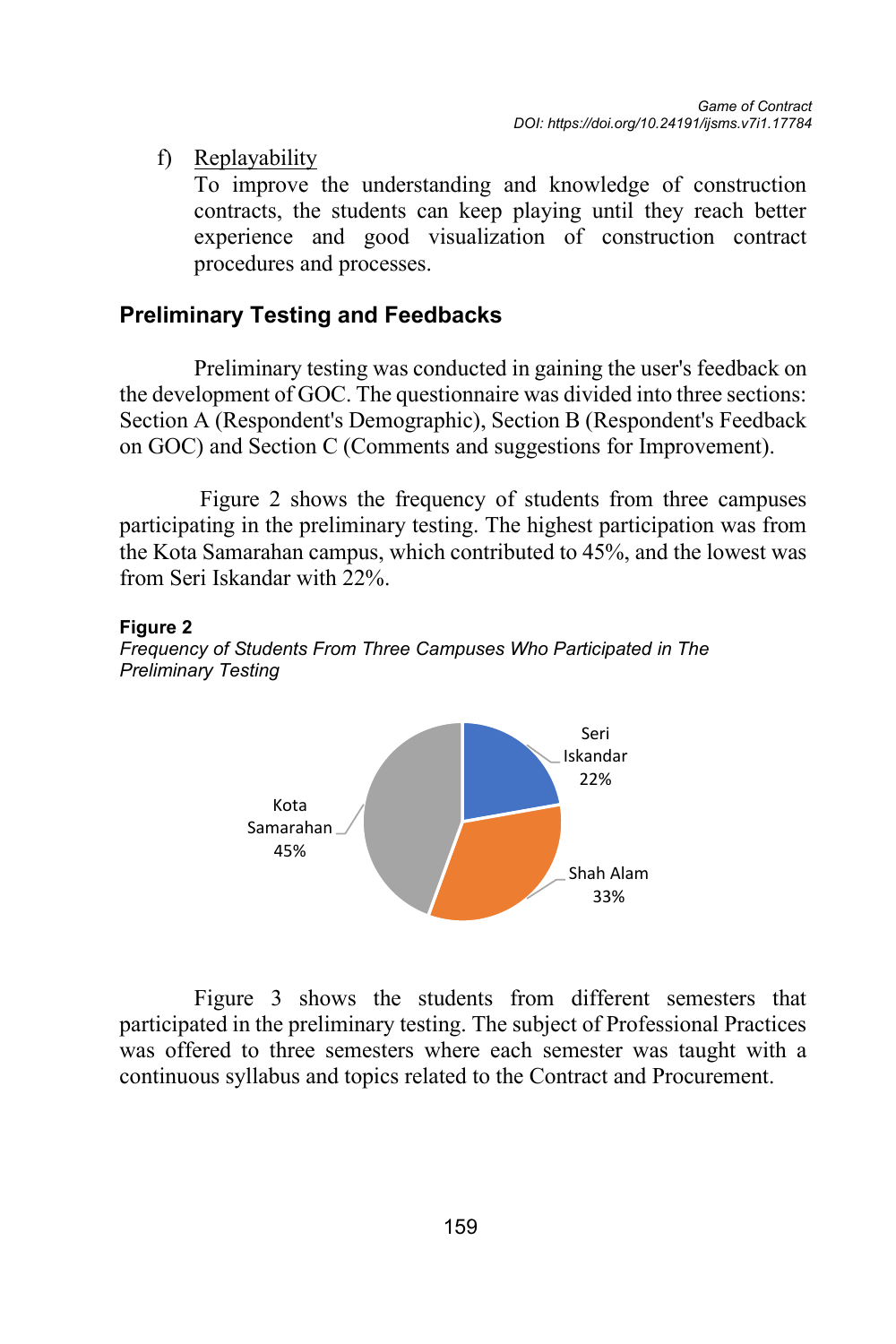*International Journal of Service Management and Sustainability, 7(1), 145 - 166*

#### **Figure 3**

*Division of Semester for The Participated Students of Quantity Surveying Across Three Campuses*



Table 2 demonstrated the feedback of the Game of Contract after playing the game board. Many of the students are in Semester 5. The Average Index (A.I.) signifies that the students' perspectives towards the Game of Contract were at the 'High' level, where the questions are rated between 3.89 to 4.26. The results provide positive feedback by the students on the game's development to be associated with the Professional Practice course.

#### **Table 2**

*Students' Feedbacks on Game of Contract*

| <b>Item</b> | User's Feedback on GOC                                                                     | Average<br>index (A.I.) |
|-------------|--------------------------------------------------------------------------------------------|-------------------------|
|             | The game is easy to play                                                                   | 4.19                    |
| 2           | The game provides a leisure way in learning                                                | 4.26                    |
| 3           | The game encourages students to exchange knowledge<br>on the subject matter                | 4.17                    |
|             | The game is attractive and increases understanding<br>compared to only reading notes/books | 4.19                    |
| 5           | The game contains relevant information and ideas on<br>course/subjects                     | 3.89                    |
| 6           | The game enhances student's communication skills                                           | 3.89                    |
|             | The game has good potential to be applied in every<br>course/subject                       | 3.94                    |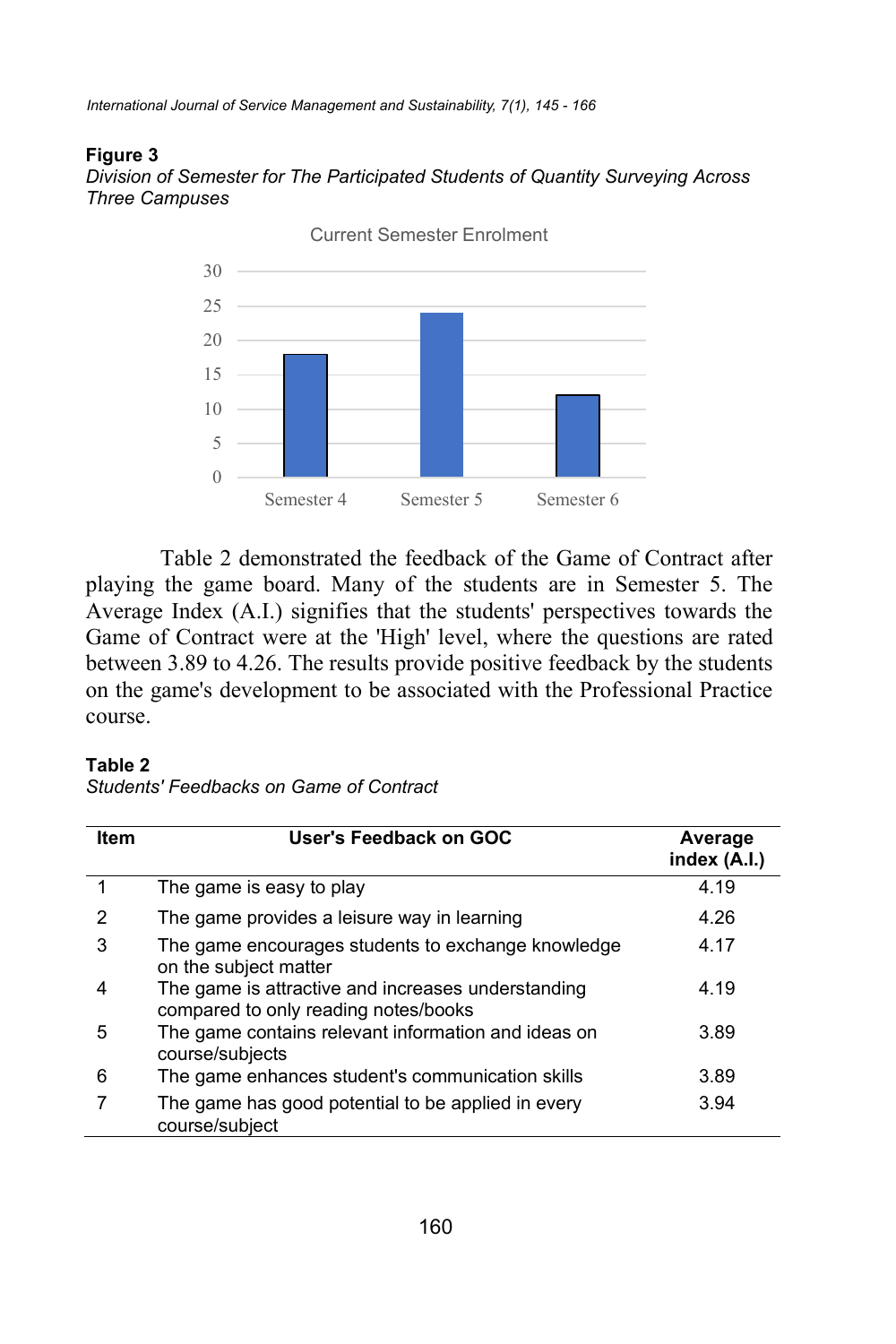As for Section C, the students gave several comments and suggestions, as indicated in Table 3. From this Section C, the improvements on the GoC will be made following the comments and suggestions. Most of the students felt delighted with the creativity of the development of GoC. Based on the preliminary test (questionnaire), the stipulated learning outcomes that have become the fundamental purpose of the development of GoC are almost being fulfilled and justified as follows:

- a) The students understand the role and responsibility of Contractor and Consultant Quantity Surveyor in the construction industry,
- b) The students understand the scope of work and competencies of a quantity surveyor,
- c) The students understand and develop an awareness of the provision of the Standard Contract form related to the construction period, and
- d) The students understand the tender and procurement methods in the construction industry.

#### **Table 3**

| <b>Comments and Suggestions Provided by The Students</b> |  |  |
|----------------------------------------------------------|--|--|
|                                                          |  |  |

| <b>Student</b> | <b>Comments and suggestions for improvements</b>                                                                                                                                                         |
|----------------|----------------------------------------------------------------------------------------------------------------------------------------------------------------------------------------------------------|
| А              | I have a better understanding of the role and duties of a Quantity<br>Surveyor as it provides a comprehensive overview of the                                                                            |
|                | professional and contractual responsibilities of a consultant and<br>contractor quantity surveyor from the design stage till the final<br>account stage.                                                 |
| B              |                                                                                                                                                                                                          |
|                | I can also identify various parties involved in the construction<br>industry and their construction contracts and contractual obligations.                                                               |
| C              | The questions were mind-blowing for slow learners like me, but I<br>understood after the game ended.                                                                                                     |
| D              | I have a better understanding of the preparation of the variation<br>order, claim for extension of time and others.                                                                                      |
| F.             | It also requires us to use ICT and related technologies effectively.<br>We had to use books and the internet to search and find relevant<br>materials based on each of our questions based on our turns. |
| F              | This game has also helped me to improve my thinking and problem-<br>solving skills.                                                                                                                      |
| G              | We were required to think creatively and critically to understand the<br>types of tendering and procurement methods that are commonly<br>used in the industry and apply them in the game                 |
| н              | Maybe the game needs to be more challenging and cover all aspects<br>of contractual obligations                                                                                                          |
|                | The games should have penalties and rewards to encourage<br>competitiveness and an exciting flow.                                                                                                        |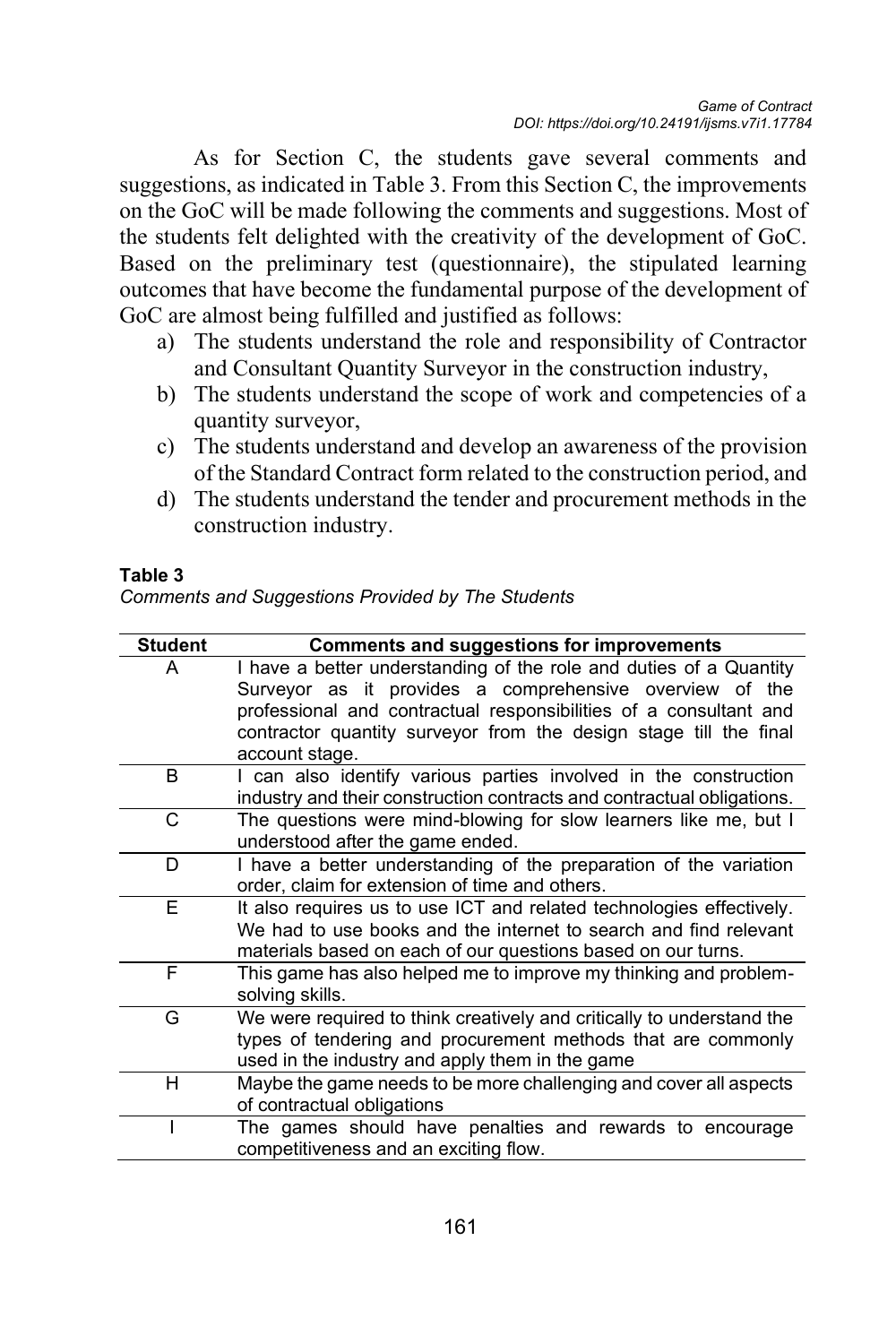According to Smiderle et al. (2020), using a game-based learning technique in the classroom has helped students' better grasp the subject. The novelty of the board game is significantly focusing on improving teaching and learning in terms of providing an atmosphere for students in which are fun, motivating, and offer high learning performance.

The continuous engagement with the gamified learning system beyond the novelty effect relies on creating meaningful and beneficial engagement for the students. Students can keep playing and practising the GoC with their classmates and their lecturer during class to improve their understanding and knowledge. The responsibilities of the lecturer can be seen while serving and sharing knowledge with their students. Mizikachi (2006) stated that service management provided by the lecturer is related to the principles and concept of quality education. It includes service that meets the students' needs and expectations, problem-solving processes based on facts, feedback systems and statistical methods and improvement of processes and procedures collaboration and involvement. The development of GoC is guided by the principles and concepts suggested by Mizikaci (2006).

The step by step and flow of the game allows the students to comprehend the contractual management in the construction industry. Students can also learn to work as part of a team and take responsibility for their learning through games by going through the whole process of tendering, contracting and procurement.

# **CONCLUSION**

Numerous opportunities exist to implement the gaming concept in education for a better learning process. Hence, this game is aimed to sharpen the students' knowledge in Post Contract Administration in the most fun and stress-free way possible. Additionally, the game is designed for students undertaking courses related to Professional Practice to facilitate them to understand better. Be that as it may, Game of Contract aspires to become beneficial for students to learn Professional Practice to prepare them for the industry, and finally, have fun, be smart and play creatively. The Game of Contract has a solid potential to be widely used by the lecturer as an indicator to verify the students' level of understanding of the post-contract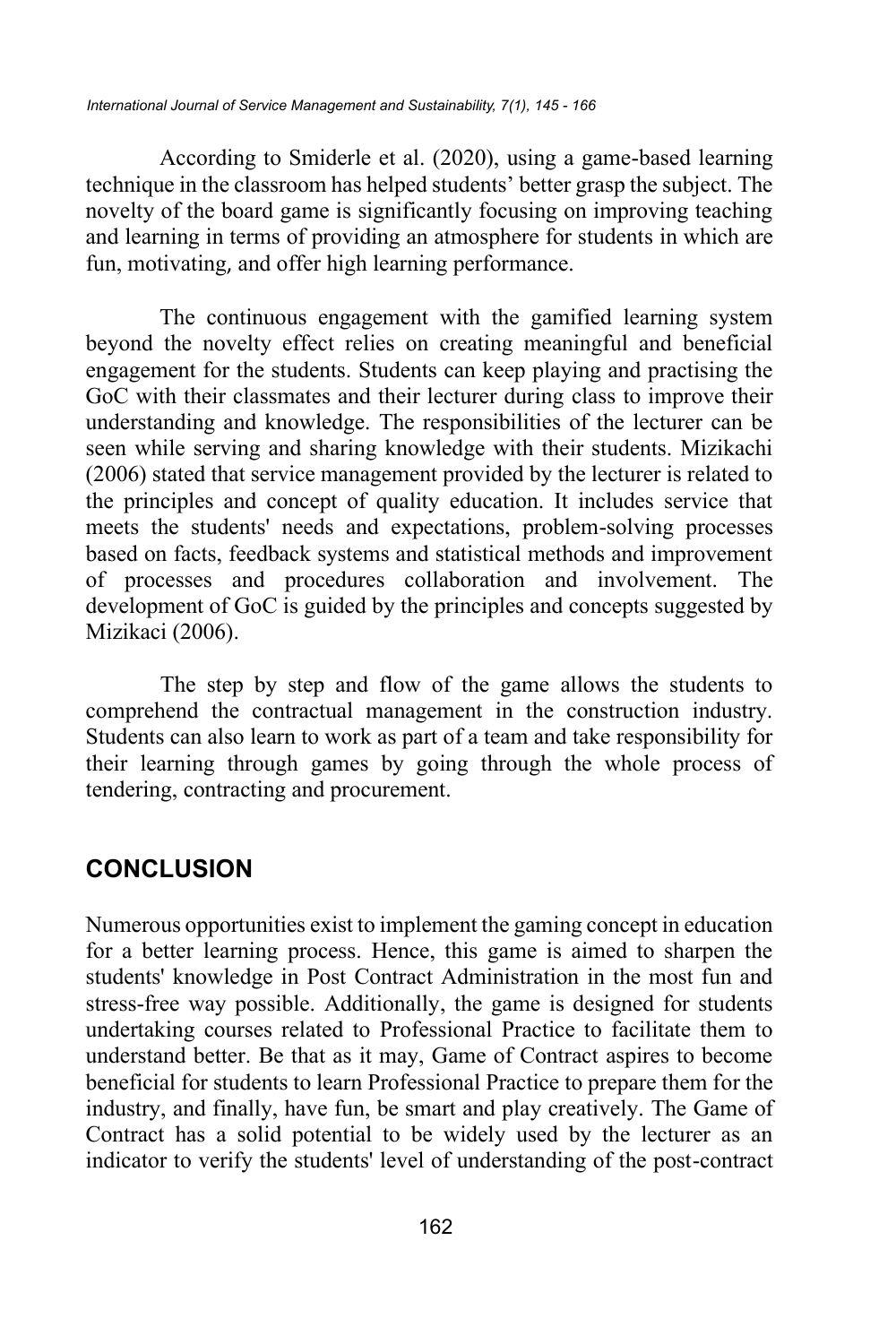knowledge. Further study will be conducted to assess the efficiency and efficacy of this learning and teaching project by tracking student learning, involvement, and engagement, with any necessary improvements adopted in future years.

# **CONTRIBUTIONS OF AUTHORS**

All authors were confirmed to contribute equally to every part of the paper. Also, the authors had assessed and agreed to the final version of the work.

# **FUNDING**

This work was supported by the Geran Latihan by Universiti Teknologi MARA Sarawak Branch [2021]. The game is protected under the Copyright Act and registered with the Intellectual Property Corporation of Malaysia (MyIPO). (No. Of Copyright: LY2020005540).

# **CONFLICT OF INTERESTS**

All authors declare that they have no conflicts of interest.

# **ACKNOWLEDGEMENT**

The game has won Silver Medal in International Invention, Innovation and Design Competition 2020 (iVEDIIC2020). The authors have received Geran Latihan from UiTM Sarawak Branch and awarded Gold under the Theme Educational Innovation in 1<sup>st</sup> International Conference on Design for Sustainable Living (ICDeSL) 2021.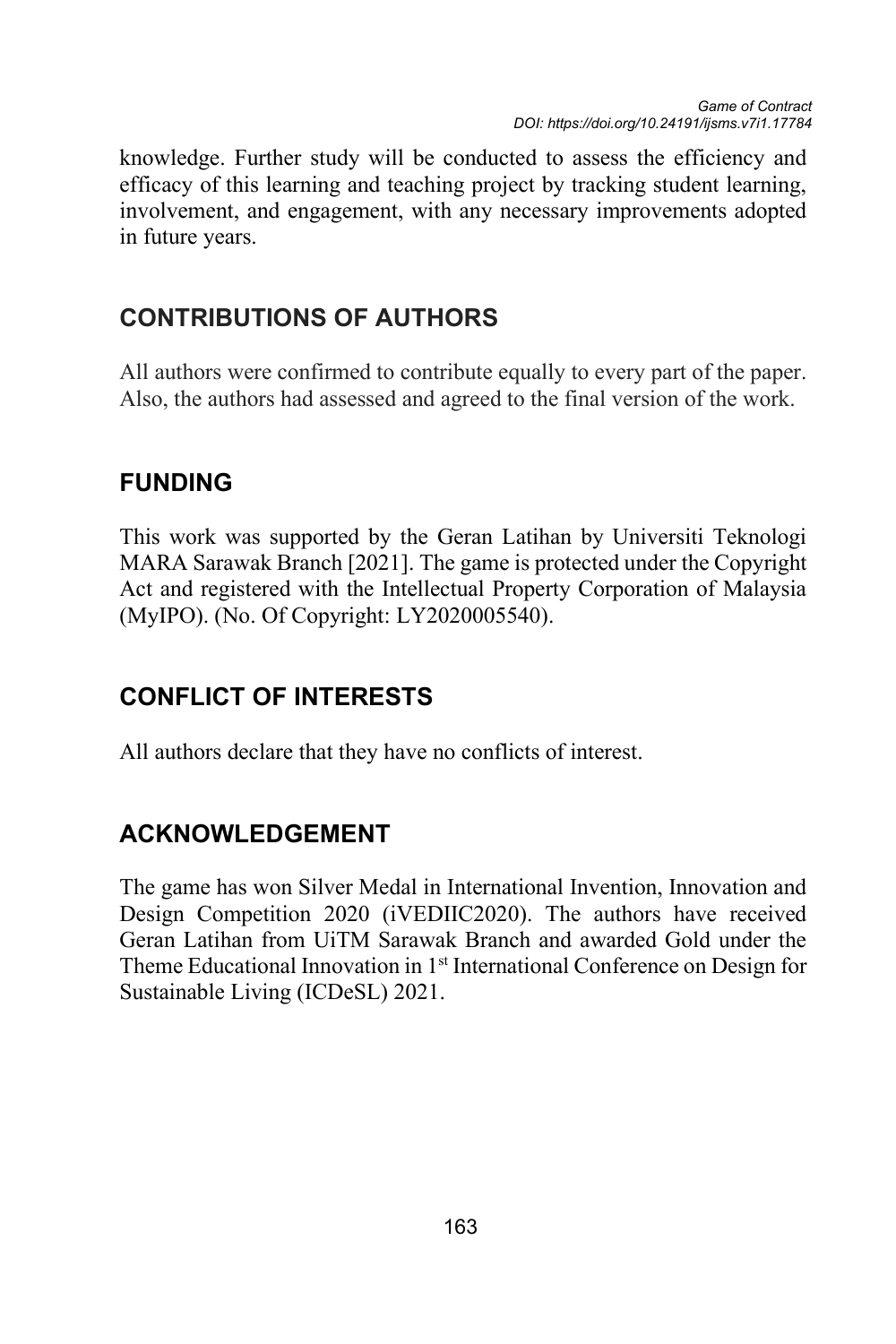# **REFERENCES**

- Adeyeye, K. (2008). Teaching Construction Contracts A Mutual Learning Experience. *Observation and Monitoring of Standards of Teaching Exercise*, 1–18.
- Botturi, L., & Loh, C. S. (2008). Once upon a game: Rediscovering the roots of games in education. *Games: Purpose and Potential in Education*, 1–22.
- Boughzala, I. (2014). Characterizing the Serious Game and Assessing Learning Goals. *Systèmes d'information & Management*, *19*(3), 9. https://doi.org/10.3917/sim.143.0009
- Boyle, S. (2011). Introduction to games-based learning. In *Games-Based Learning Advancements for Multi-Sensory Human Computer Interfaces: Techniques and Effective Practices*. https://doi.org/10.4018/978-1-60566-360-9.ch001
- Bryant, L., Eves, C., Blake, A., & Palmer, P. (2014). Can Playing MONOPOLY TM Enhance Learning For Property Students? *20th Annual Pacific-RIM Real Estate Society Conference*, 19–22.
- Davies, I. (2020). The RIBA Plan of Work 2013. *Contract Administration*, 10–11. https://doi.org/10.4324/9780429347177-2
- Department of Statistics Malaysia. (2018). Goals 4: Quality Education. In *Sustainable Development Goals (SDG) Indicators Malaysia* (p. 108). https://doi.org/10.18356/b2b87b7d-en
- Dimitra, K., Konstantinos, K., & Christina, Z. (2020). Types of Game-Based Learning in Education: A brief state of the art and the implementation in Greece. *The European Educational Researcher*, *3*(2), 87–100. https://doi.org/10.31757/euer.324
- Guillén-Nieto, V., & Aleson-Carbonell, M. (2012). Serious games and learning effectiveness: The case of It's a Deal! *Computers and Education*, *58*(1), 435–448.

https://doi.org/10.1016/j.compedu.2011.07.015

- Hunsucker, A. J. (2016). Board Games as a Platform For Collaborative Learning. *Meaningful Play 2016 Conference*, (October), 1–31. Retrieved from https://www.researchgate.net/publication/309385174
- Kowsari, M., & Garousi, M. (2018). Edutainment games and mental skills. *Pertanika Journal of Social Sciences and Humanities*, *26*(4), 2279– 2298.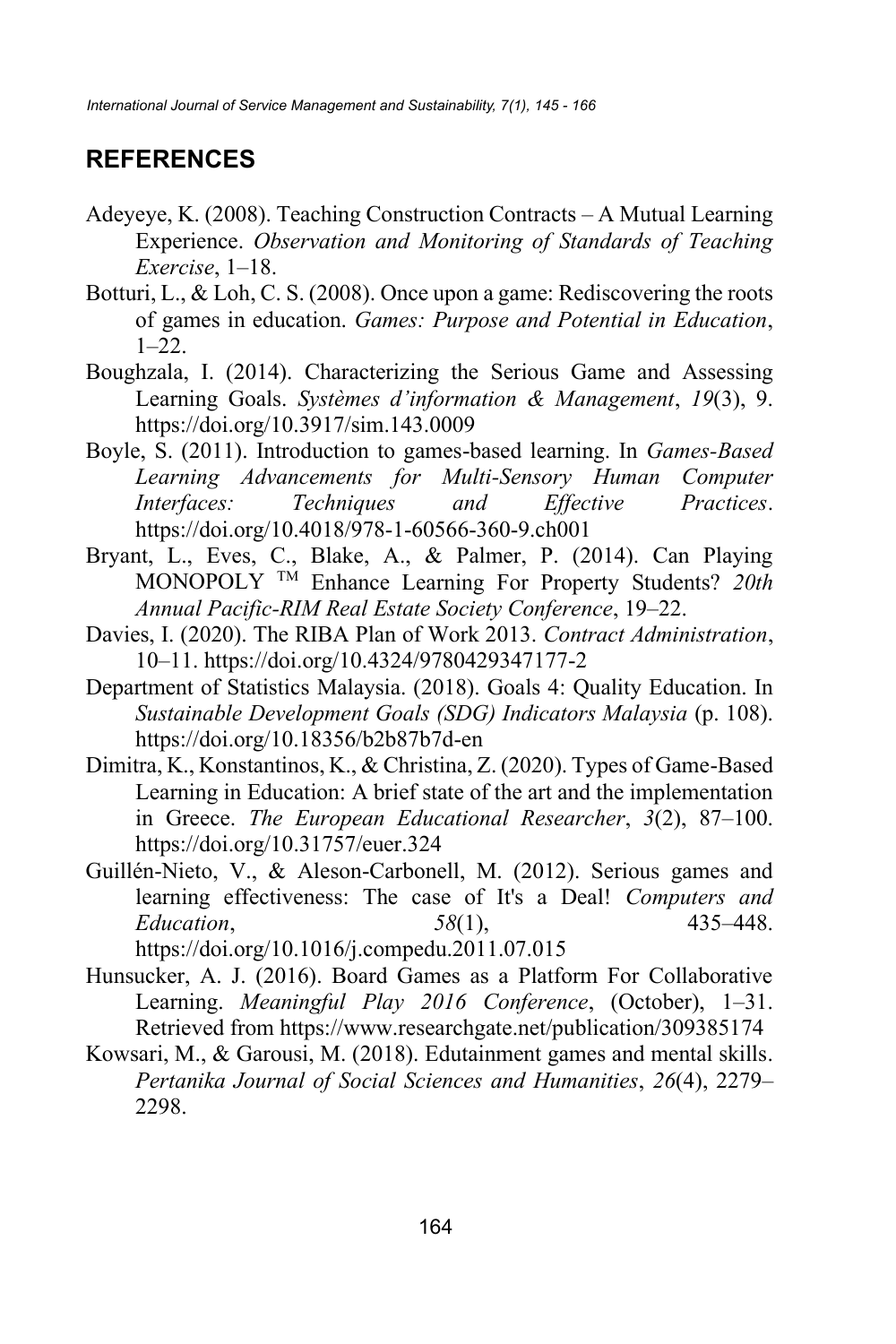- Manzano-León, A., Camacho-Lazarraga, P., Guerrero, M. A., Guerrero-Puerta, L., Aguilar-Parra, J. M., Trigueros, R., & Alias, A. (2021). Between level up and game over: A systematic literature review of gamification in education. *Sustainability (Switzerland)*, *13*(4), 1–14. https://doi.org/10.3390/su13042247
- Meadati, P., Liou, F., & Irizarry, J. (2012). *Enhancing Visual Learning in Construction Education Using BIM*. *1*(2).
- Mizikaci, F. (2006). A systems approach to program evaluation model for quality in higher education. *Quality Assurance in Education*, *14*(1), 37–53. https://doi.org/10.1108/09684880610643601
- Oladotun, A. J., & Edosa, O. M. (2017). The Need for Professionalism and Competencies in the Construction Industry. *International Journal of Built Environment and Sustainability*, *4*(1), 10–16. https://doi.org/10.11113/ijbes.v4.n1.154
- Plass, J. L., Homer, B. D., & Kinzer, C. K. (2015). Foundations of Game-Based Learning. *Educational Psychologist*, *50*(4), 258–283. https://doi.org/10.1080/00461520.2015.1122533
- Rajkovic, A. I., Ruzic, M. S., & Ljujic, B. (2019). Board Games as Educational Media: Creating and Playing Board Games for Acquiring Knowledge of History. *Iartem E-Journal*, *11*(2), 27–29. https://doi.org/10.21344/iartem.v11i2.582
- Reyes, E., Gálvez, J. C., & Enfedaque, A. (2021). Learning course: Application of gamification in teaching construction and building materials subjects. *Education Sciences*, *11*(6). https://doi.org/10.3390/educsci11060287
- RICS (Royal Institution of Chartered Surveyors). (2018). Pathway Guide Quantity Surveying and Construction. *Royal Institution of Chartered Surveyors*, (August). Retrieved from https://www.rics.org/globalassets/rics-website/media/assessment/qsand-construction.pdf
- Royle, K. (2006). Game-Based Learning : A Different Perspective Video Games in the Classroom Constituent Elements of the Killer Application. *Innovate*, *4*(Gee 2003). Retrieved from http://www.innovateonline.info/index.php?view=article&id=433
- Sandirasegaran, K., & Manap, N. (2016). Impacts of dredging and reclamation projects. *Jurnal Teknologi*, *78*(7–3), 139–143. https://doi.org/10.11113/jt.v78.9506